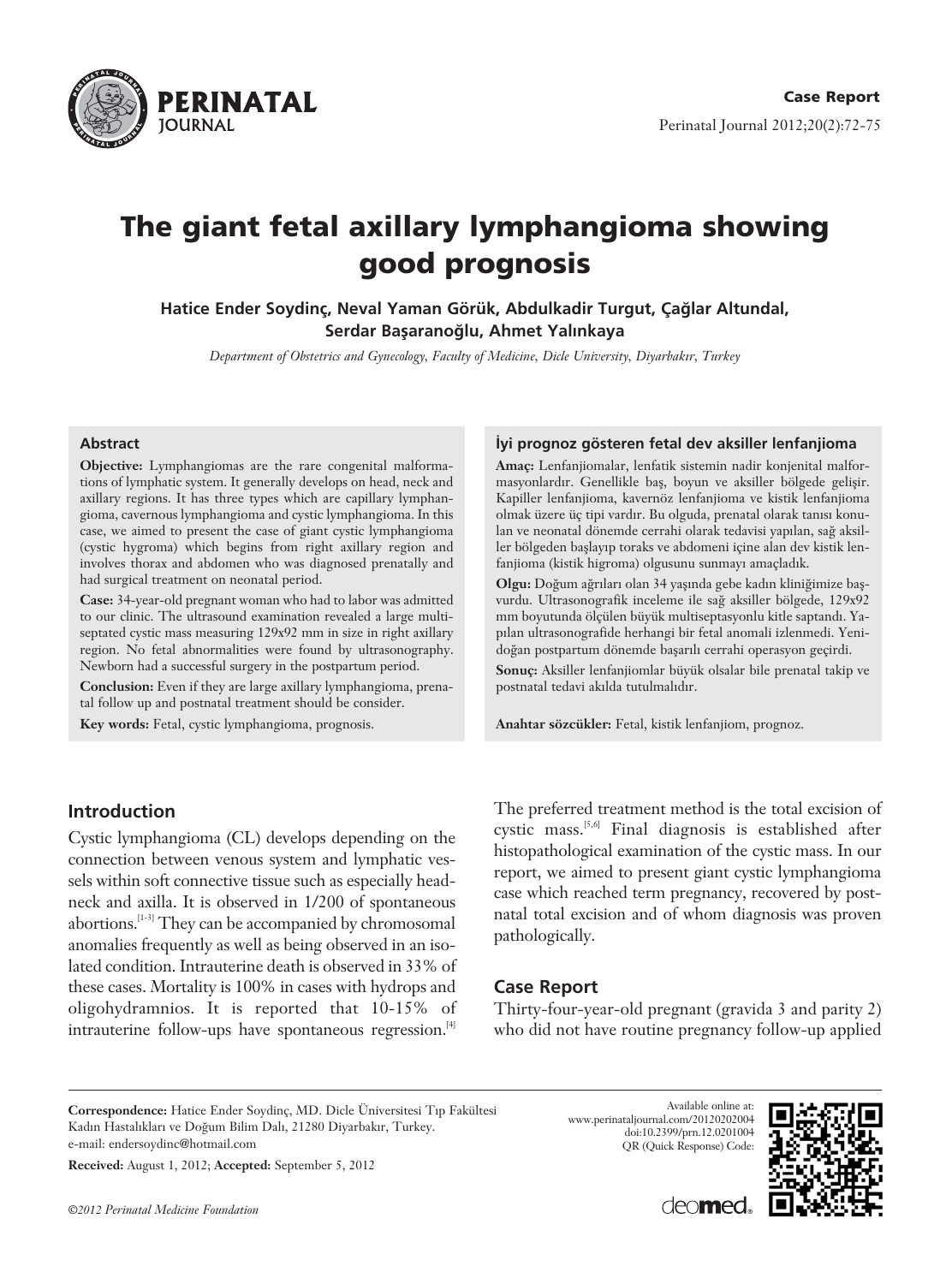

**Figure 1.** Ultrasonographic view of cystic lymphangioma of fetus on (**a**) sagittal and (**b**) coronary sections.

to our gynecology clinic when her labor pains began. There was no significant indication at her anamnesis. A single 38-week-fetus on head presentation with normal levels of amniotic fluid was observed in the obstetric ultrasonography. Placenta had a normal view. There was no apparent anomaly in the fetus except septated cystic mass measuring 129x92 mm in size beginning from right axillary region and involving thorax and abdomen (**Figure 1**). The patient who had active contractions was delivered by cesarean due to large baby indication with the concerns that cystic mass could be ruptured and dystocia could develop. The baby was female which was 4,370 gram in weight, 50 cm in length and having 1st and 5th minute Apgar scores as 4 and 8, respectively.

Consultation was asked on postnatal period from the departments of pediatrics and pediatric surgery. Genetic analysis was performed and the outcome was



**Figure 2.** (**a**) Preoperative and (**b**) postoperative views of newborn with cystic lymphangioma.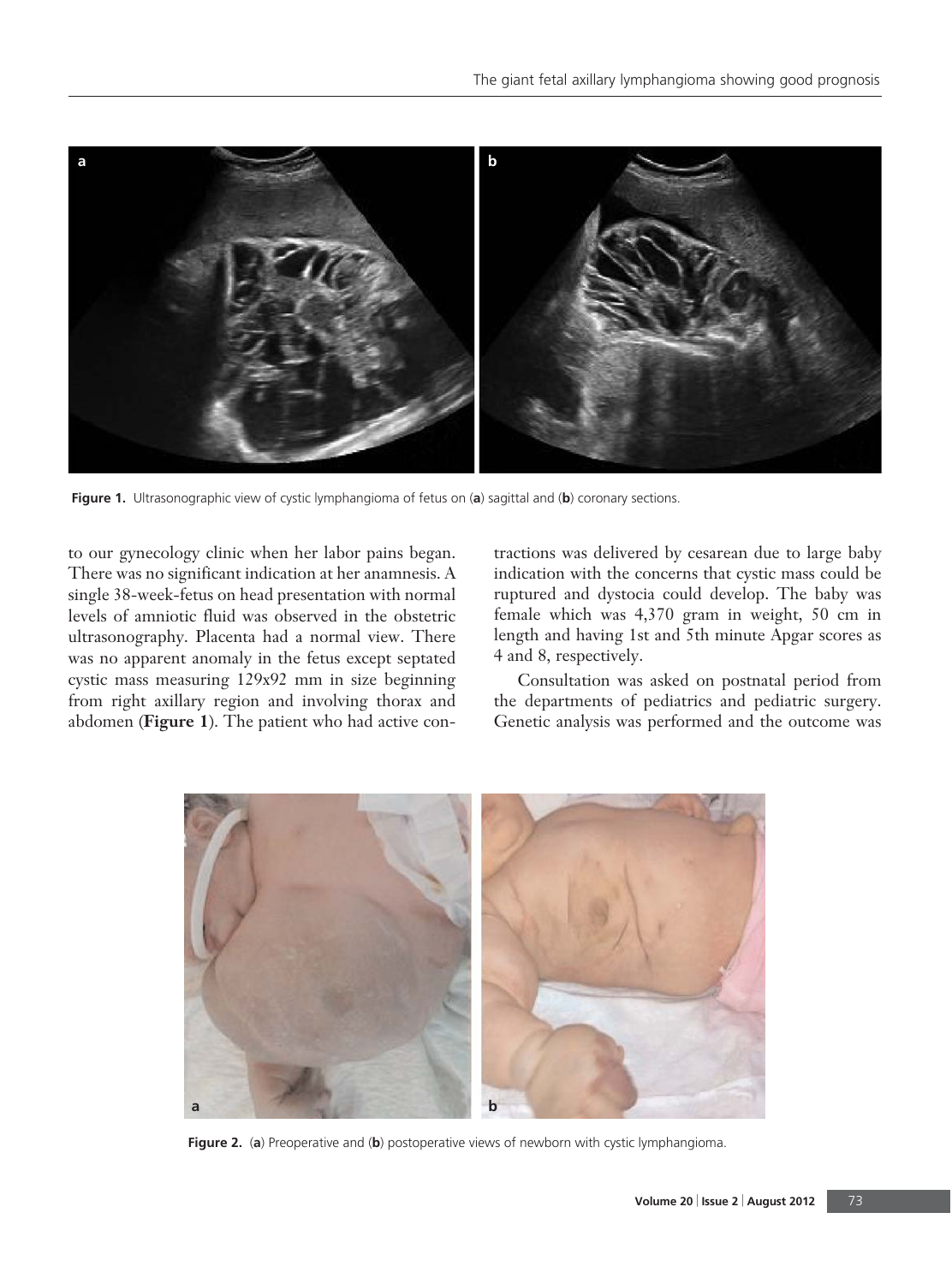reported as normal. A mass beginning from right axillary region and reaching towards anterior thoracic wall and downward was observed in the examination (**Figure 2a**). After ultrasonography and computed tomography examinations, a septated cystic mass was observed which was measuring about 88x105 mm in axial size beginning from right axillary region and reaching up to iliac crest, and where irregular limited heterogeneous and hyperdense areas existed under skin. No pathology was found in echocardiography. Near total mass excision was done to the baby followed-up in newborn intensive care unit when it was only 6-day-old by pediatric surgery department. Pathology result of the material was reported as lymphangioma (cystic lymphangioma) and one reactional lymph node. The baby followed up in newborn intensive care unit during postoperative period was discharged from the clinic with full recovery (**Figure 2b**). No pathology was observed in the baby who was controlled on postpartum 3rd month.

## **Discussion**

Cystic lymphangiomas are seen in 1/6,000 of pregnancies and it is the most frequent type of lymphangiomas. There are localized and common forms. It may be seen mostly on neck region (75%) and especially on posterior region, and they may also reach to thorax, axillary region, abdomen, scrotum and bones.[4,7] In some cases, spontaneous regression is reported.<sup>[8]</sup> It is asserted that this regression is caused by increased pressure on lymphatic system which is able to pass the incomplete obstruction in especially non-septated cases.[9] In our case, a septated cystic mass was observed which was diagnosed as lymphangioma measuring 129x92 mm in size beginning from right axillary region and involving thorax and abdomen.

Cystic lymphangiomas may be isolated as well as accompanying a group of diseases where especially there are chromosomal anomalies. Turner syndrome is observed 40-80% of them. Turner syndrome is observed frequently in female fetuses with cystic lymphangiomas. They may sometimes present familial inheritance. Prenatal diagnosis tests for genetic scanning purposes were not done on the presented case since she did not refer to our clinic before. It was learnt from her history that she had no such anomaly in her other 2 children and her close relatives. No abnormal indication was found except giant cystic mass presenting elongation from right axillary to downward in the female baby who was delivered by cesarean due to large baby indication. Genetic analysis was performed on postnatal period.

The size and being septated of cystic lymphangiomas are bad prognostic factors and they generally accompany chromosomal anomaly.<sup>[9]</sup> According to some authors, septation has no prognostic significance.<sup>[10,11]</sup> In our case, there was both giant and septated wide CL according to ultrasonographic indications at admission time. However, we do not know the development phases of the mass since there is no ultrasonographic examination on early periods of the pregnancy.

At a rate of 43-75%, cystic lymphangioma may cause non-immune hydrops. It is asserted that high protein concentration within cyst causes common edema by creating hypoproteinemia.<sup>[10]</sup> Also increasing lymphedema may cause pleural, pericardial and abdominal effusion, and cardiac failure by distorting venous return. It is reported that oligohydramnios is developed in approximately 2/3 of cases. It is considered that the reason of oligohydramnios is fetal hypovolemia, hypoperfusion and secondarily decreased renal perfusion.<sup>[10]</sup> In our case, hydrops indications, abnormal placental view and oligohydramnios were not observed.

Postnatal echocardiography indications were evaluated as normal. It has become easy to diagnose on early periods of pregnancy by the use of high-resolution ultrasonography device. The prognosis of disease depends on gestational age, karyotype, presence of septations and accompanying anomalies during diagnosis.<sup>[12]</sup> In the presented case, gestational age reached the term, and the mass was big and septated. There was no accompanying anomaly. Since the patient did not refer at early pregnancy period, karyotyping could be done at postnatal period and it was reported as normal.

## **Conclusion**

Lymphangiomas and accompanying anomalies can be recognized by ultrasonography. We consider that in pregnancies where there is no additional other anomaly, and abnormal karyotype analysis at prenatal genetic scan, hydrops indications and oligohydramnios, it should be taken into consideration the option of followup for especially axillary located lymphangiomas even they are giant and septated; and the option of terminating pregnancy after informing family in case of the presence of indications mentioned before viability limit.

**Conflicts of Interest:** No conflicts declared.